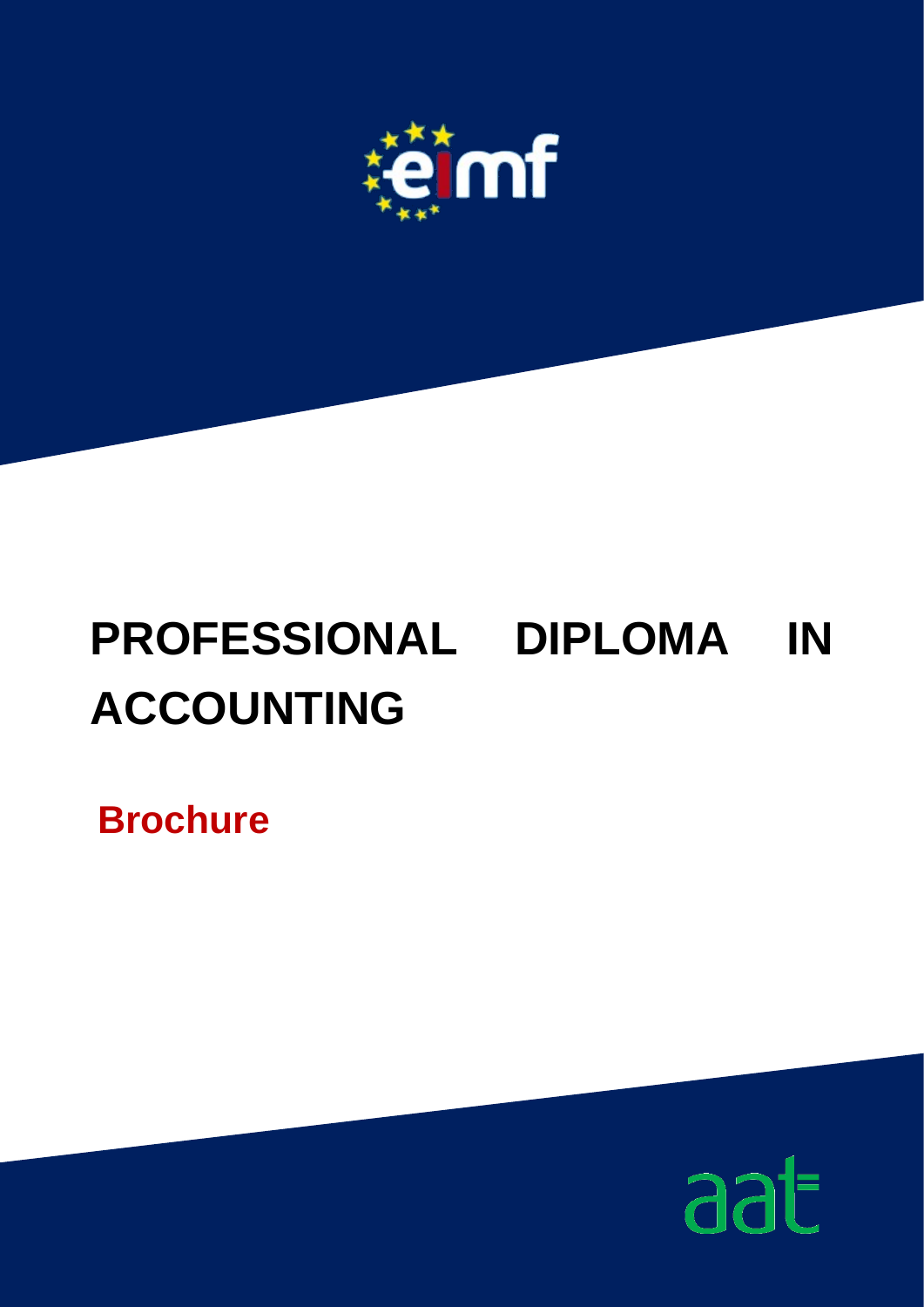



# **Table of Contents**

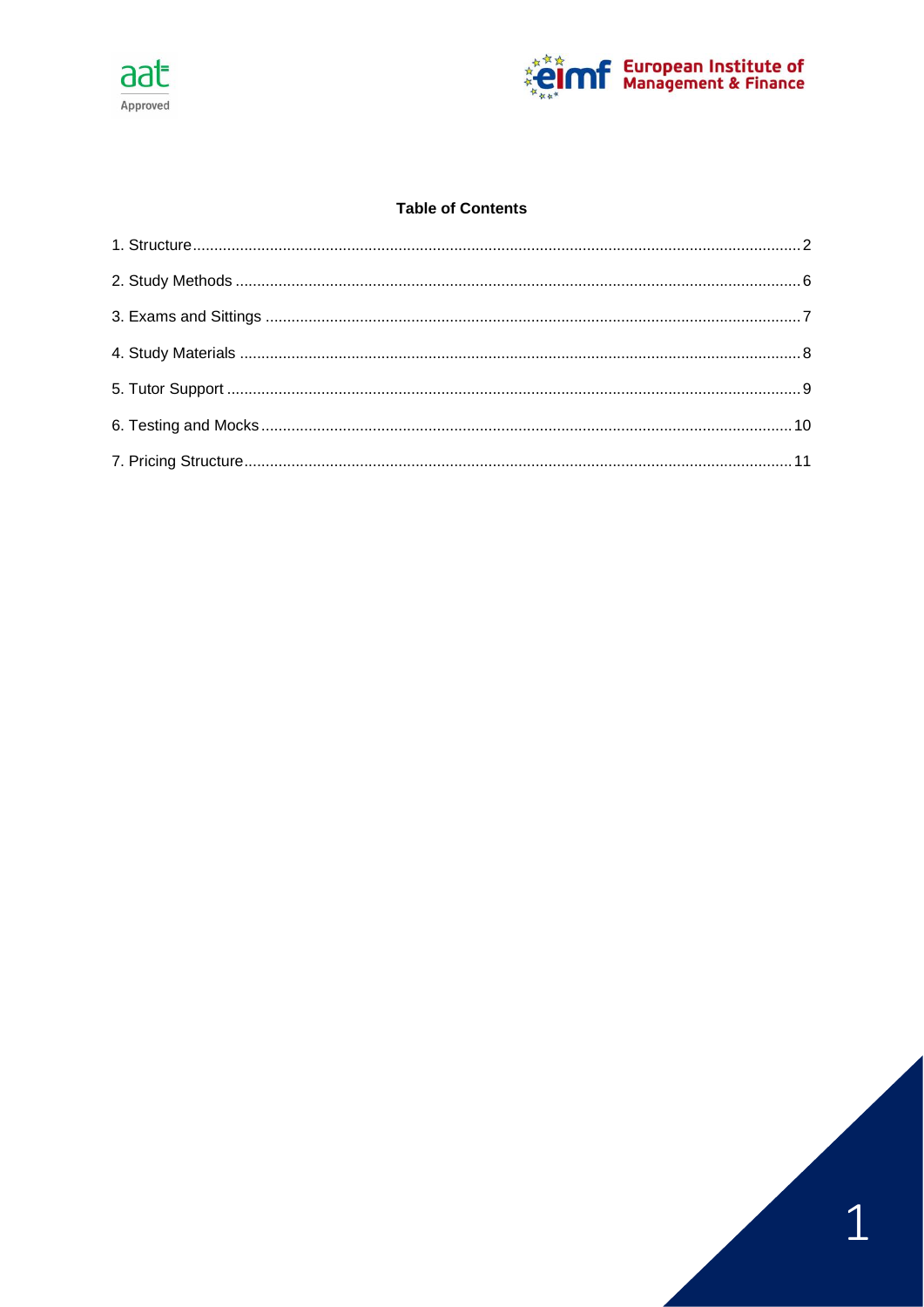



# <span id="page-2-0"></span>**1. STRUCTURE**

The course is made up of three mandatory units (also known as subjects or courses), one synoptic unit, and five optional units. You must pass all the mandatory assessments, synoptic assessment, and two optional unit assessments to achieve the qualification.

#### **Entry requirements**

You'll need to have completed AAT Advanced Diploma in Accounting or have a university degree in accounting and finance or equivalent to enter this level. Take the [AAT skillcheck](https://www.aat.org.uk/aat-qualifications-and-courses/need-help-choosing-a-qualification/aat-skillcheck) test launch to find out which level you can start at.

# **Syllabus**

You will cover higher accounting tasks including drafting financial statements, managing budgets and evaluating financial performance, as well as optional specialist units including Cyprus business tax, personal tax, external auditing and credit management and cash and treasury management.

Assessed through both unit and synoptic assessment:

# **Mandatory Units:**

#### **Financial Statements of Limited Companies (FSLC)**

- **Number of Lectures:**
	- ✓ Classroom: 11 evenings
	- ✓ Live Online: 11 sessions
	- ✓ Online Self Paced: Study at your own pace
- **Subject assessment**: computer-based exam

You will learn about drafting financial statements for single entities and consolidation of limited companies. You will also gain the skills to interpret the financial statements of limited companies, using ratio analysis.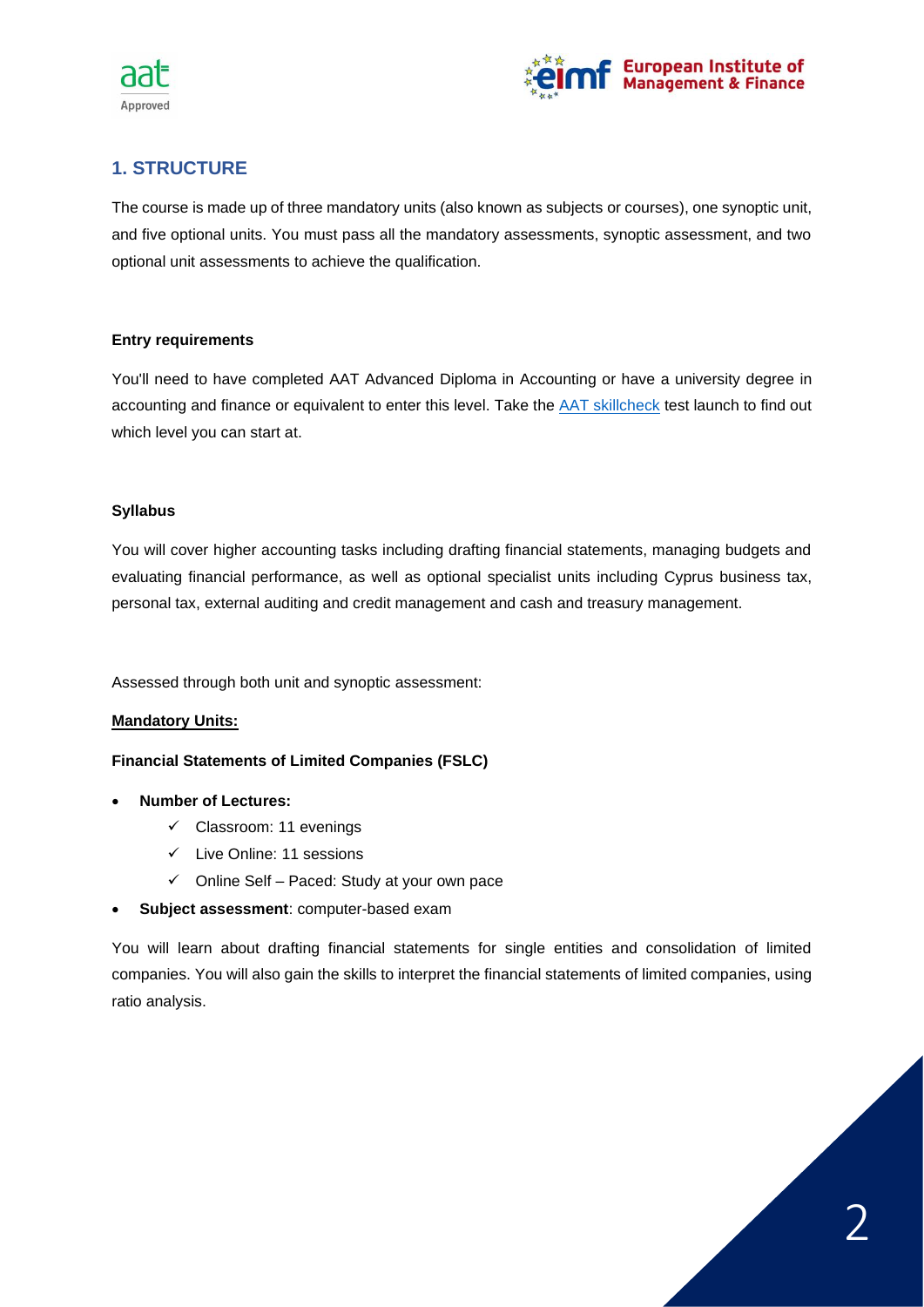



# **Management Accounting: Budgeting (MABU)**

- **Number of lessons:**
	- ✓ Classroom: 9 evenings
	- ✓ Live Online: 9 sessions
	- $\checkmark$  Online Self Paced: study at your own pace
- **Subject assessment**: computer-based exam

You will learn how to budget for business activities, set targets and plans, and monitor results. You will strengthen your skills in management accounting, statistical analysis, written communication, and variance analysis.

# **Management Accounting: Decision and Control (MDCL)**

- **Number of lessons:**
	- ✓ Classroom: 8 evenings
	- ✓ Live Online: 8 sessions
	- ✓ Online Self Paced: study at your own pace
- **Subject assessment**: computer-based exam

This unit will prepare you to liaise with business managers to prepare basic or standard budget costs, create budgetary reports, control reports, and standard costing control reports. You'll learn about concepts like cost behaviour, cost analysis, standard costing, and contribution theory.

#### **Assessed only through synoptic assessment:**

#### **Accounting Systems and Controls**

- Number of lessons:
	- ✓ Classroom:6 evenings
	- ✓ Live Online: 6 sessions
	- ✓ Online Self Paced: study at your own pace
- Subject assessment: computer-based exam

You will demonstrate your understanding by evaluating internal control systems within a business, and make recommendations to any weaknesses you find, to minimise the risk of loss. The synoptic assessment will also draw on your understanding from FSLC, MABU, and MDCL.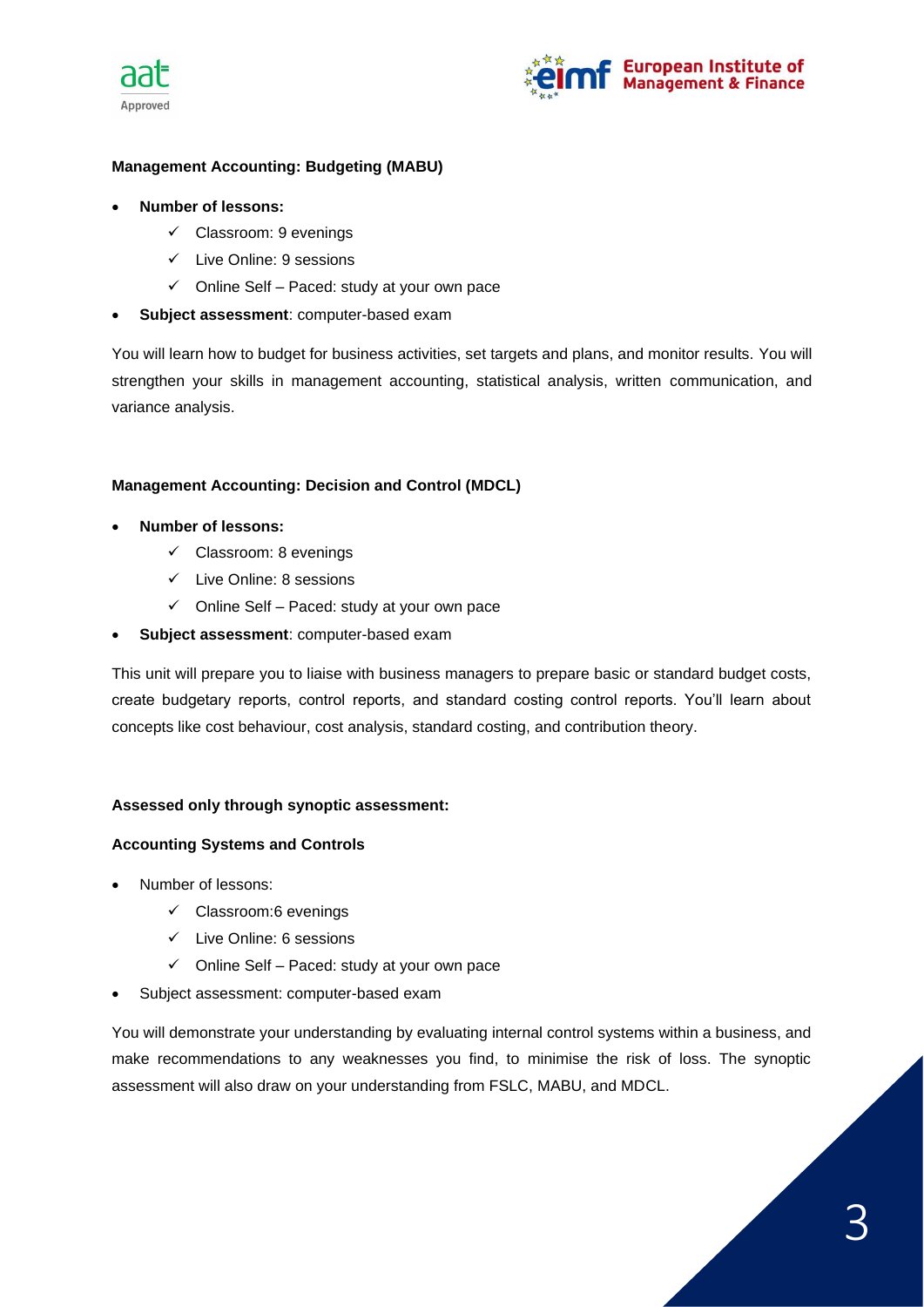



# **Optional Units:**

**Course assessment only (not tested within the synoptic assessment) – two of the following:**

## **Business Tax (BSTX)**

- **Number of lessons**:
	- ✓ Classroom: 7 evenings
	- ✓ Live Online: 7 sessions
	- $\checkmark$  Online Self Paced: study at your own pace
- **Subject assessment**: computer-based exam

You will learn about Cyprus taxation related to businesses. You will learn how to treat capital expenditure, adjust profits, the ramifications of late payments, and compute returns in an ethical manner.

# **Personal Tax (PLTX)**

- **Number of lessons**:
	- ✓ Classroom: 7 evenings
	- ✓ Live Online: 7 sessions
	- ✓ Online Self Paced: study at your own pace
- **Subject assessment**: computer-based exam

You will learn about taxation that affects Cyprus taxpayers - income tax, social insurance, capital gains tax, and defence tax. You will also learn about deductions and reliefs, and how Cyprus taxpayers can minimise their tax legally.

# **External Auditing (ETAU)**

- **Number of lessons:**
	- ✓ Classroom: 7 evenings
	- ✓ Live Online: 7 sessions
	- ✓ Online Self Paced: study at your own pace
- **Subject assessment**: computer-based exam

You will learn about external auditing of a financial statement and understand the importance of internal controls. You will be able to conduct an external audit, including planning, gathering sufficient and appropriate evidence.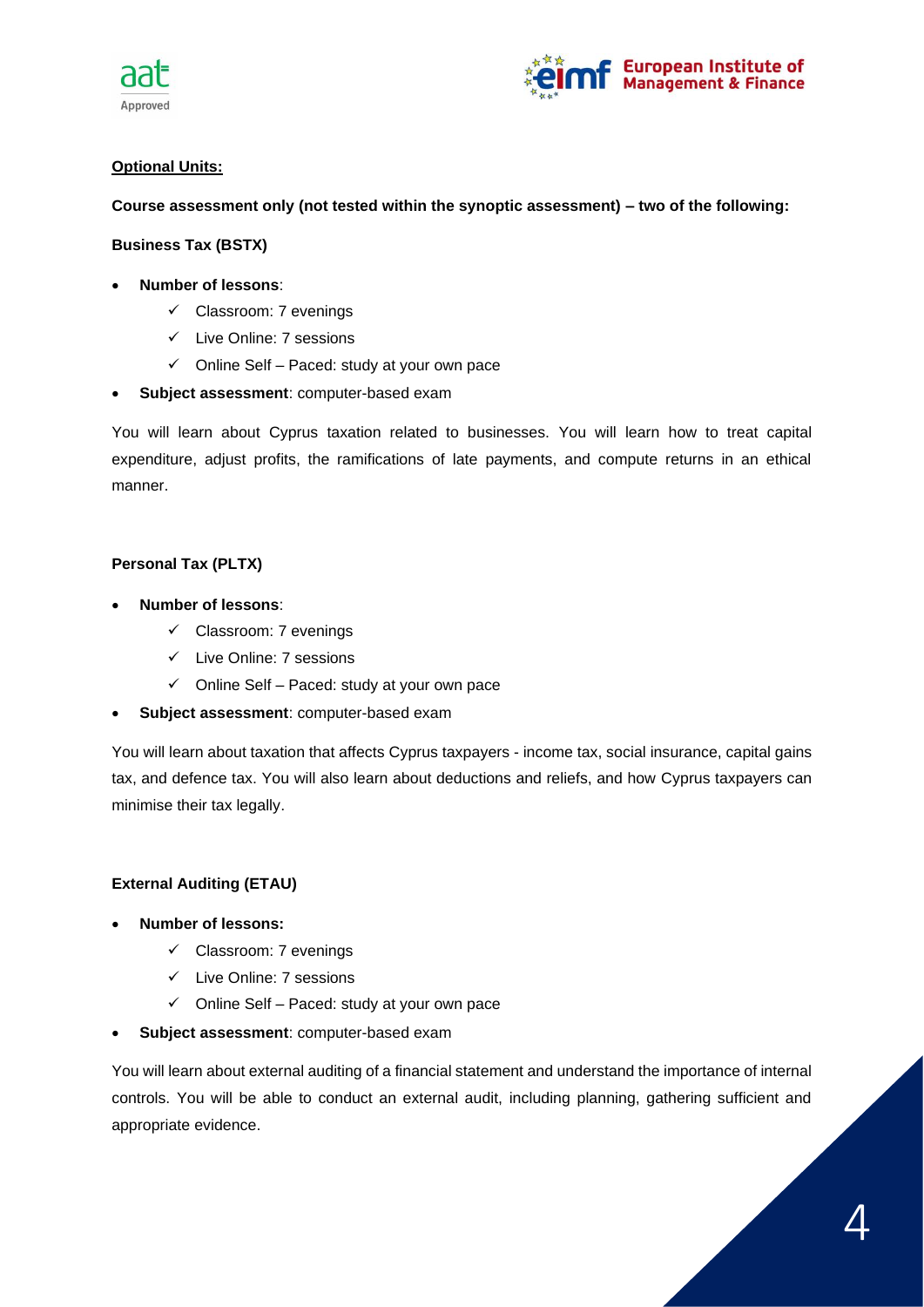



# **Cash and Treasury Management (CTRM)**

- **Number of lessons**:
	- ✓ Classroom: 7 evenings
	- ✓ Live Online: 7 sessions
	- $\checkmark$  Online Self Paced: study at your own pace
- **Subject assessment**: computer-based exam

You will learn how to identify how cash moves in a business to accurately prepare cash flow forecasts. You will gain the practical skills to identify ways to raise finance or also invest surplus funds to maximise the wealth of the business.

# **Credit Management (CDMT)**

- **Number of lessons**:
	- ✓ Classroom: 7 evenings
	- ✓ Live Online: 7 sessions
	- ✓ Online Self Paced: study at your own pace
- **Subject assessment**: computer-based exam

You will learn the principles of effective credit control in an organisation, find solutions to breaches of contracts, and describe terms and conditions with customers. You will be able to identify sources of information, assess credit risk, and learn about liquidity management, bankruptcies and insolvencies.

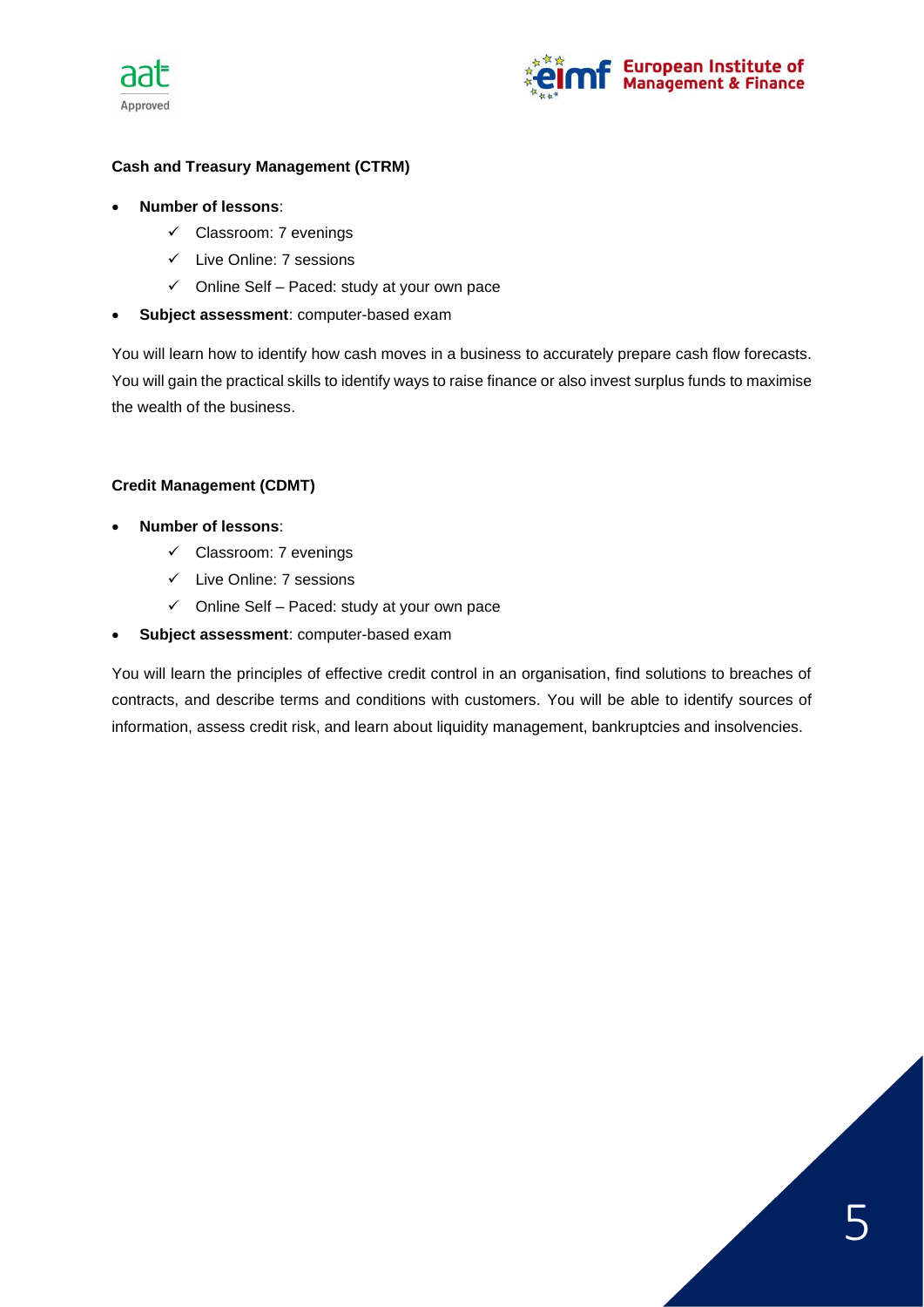



# <span id="page-6-0"></span>**2. STUDY METHODS**

Do you prefer face-to-face learning? Online learning in your own time? Have family or work commitments? We have three study methods that suit different learning styles, to fit around your life.

#### **Study methods available for this qualification**

Whichever study method you choose, you will be exam confident, as we offer hundreds of practice questions. We offer expert support during evenings and weekends, and we have flexible study methods and course start dates. You will benefit from experienced tutors, practical learning methods, and ongoing support, even after your exams.

#### **Online Self-Paced Method**

Well - structured online course with the flexibility to start anytime and study anywhere.

- Topic focused learning modules, containing tutor-led bite-sized videos.
- Engaging activities designed for effective online learning.
- Integrated programme to guide you efficiently through the whole syllabus.

#### **Classroom**

A traditional scheduled programme with face-to-face tutor-led lectures.

- Classes with your peers at set times of day
- Centrally located in Nicosia.
- Access to our well structured online self-paced learning resources
- Mock examinations

#### **Live Online**

The same as classroom, but live interactive online lectures at a set time.

- Live lectures delivered online by a tutor.
- Re-watch and replay lessons through recordings.
- Access to our well structured online self-paced learning resources
- Mock examinations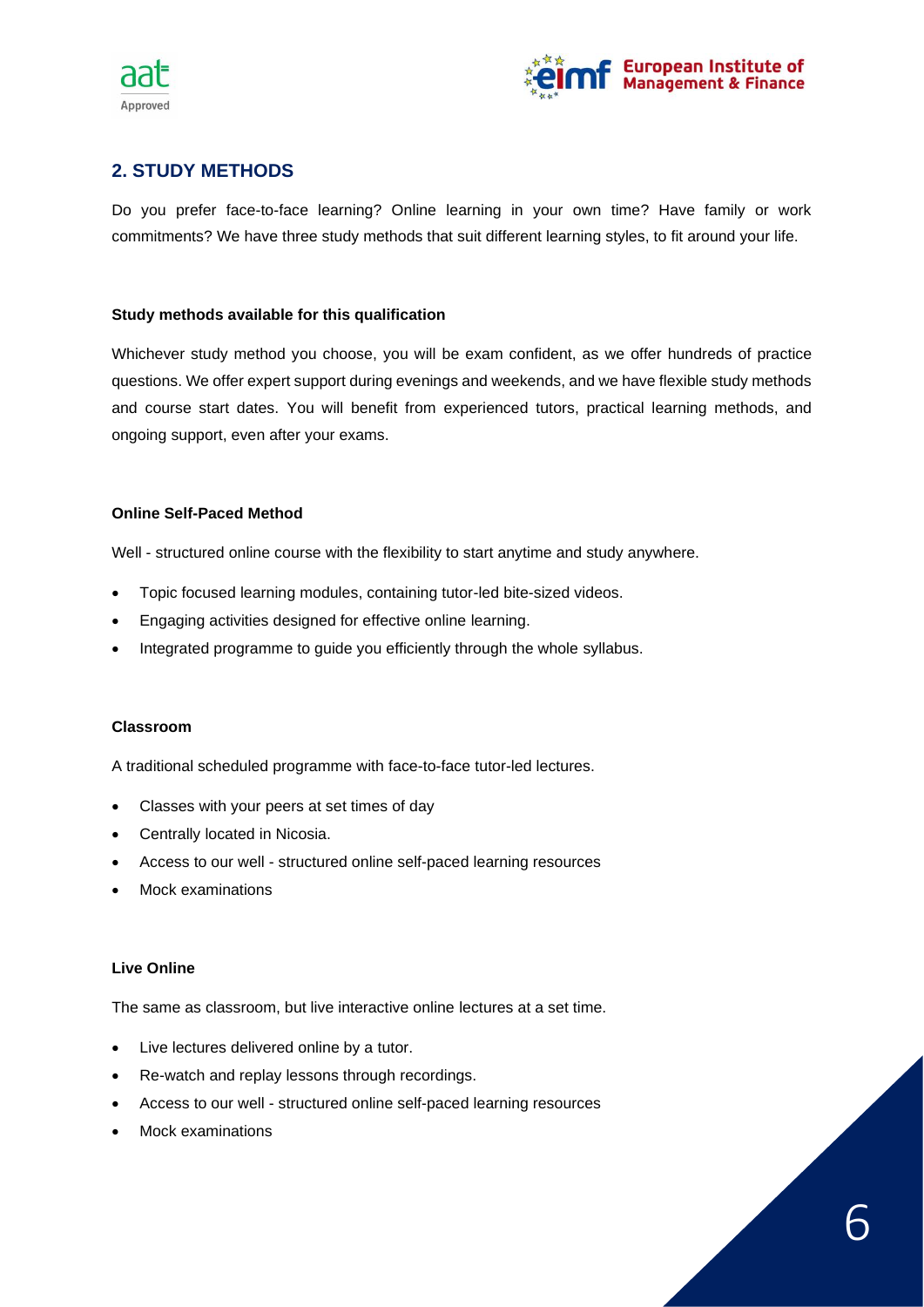



# <span id="page-7-0"></span>**3. EXAMS AND SITTINGS**

#### **Timings and working towards a sitting.**

You can take your exams at any time, apart from the synoptic exam, which is not available for one week in every four. Please note, you will need to book your exams separately. All assessments on this level are computer-based exams (CBE).

You must pass all the mandatory assessments, synoptic assessment, and two optional unit assessments to achieve the level. You will be awarded a grade (pass, merit, or distinction) based on how you perform across the qualification. Unit and synoptic assessments are not awarded grades individually, but the marks achieved in all assessments contribute to your overall grade for the qualification.

All assessments are computer-based exams and have a time restriction. Some assessment questions contain tasks that require a written answer, such as in the synoptic assessment. You should complete your studies for all mandatory units before you attempt the synoptic assessment. While the units do not need to be completed in a specific order, we recommend that you proceed through them in the order they appear.

[Book your examination here](https://eimf.eu/aat-examination-registration-form/)

#### **How long does it take to pass?**

The AAT Professional Diploma usually takes around 10 months to complete, but depending how you study, you can complete it in 12 months. After, you can apply for full AAT membership.

#### **Recommended ways to study.**

You should only start studying for the Professional Synoptic course (PDSY) once you have completed the other three mandatory units, as they all form part of the Synoptic Assessment. In the Professional Synoptic course, we will cover the Accounting Systems and Controls unit that will be assessed in the Synoptic Assessment as well. There are only six exam windows for this assessment in a year, so please bear this in mind when you start studying for the Professional Synoptic course.

You can do your optional units before or after your mandatory units. We also advise students wanting to study Cash and Treasury Management (CTRM) they should have completed Financial Statements of Limited Companies (FSLC) prior to starting CTRM.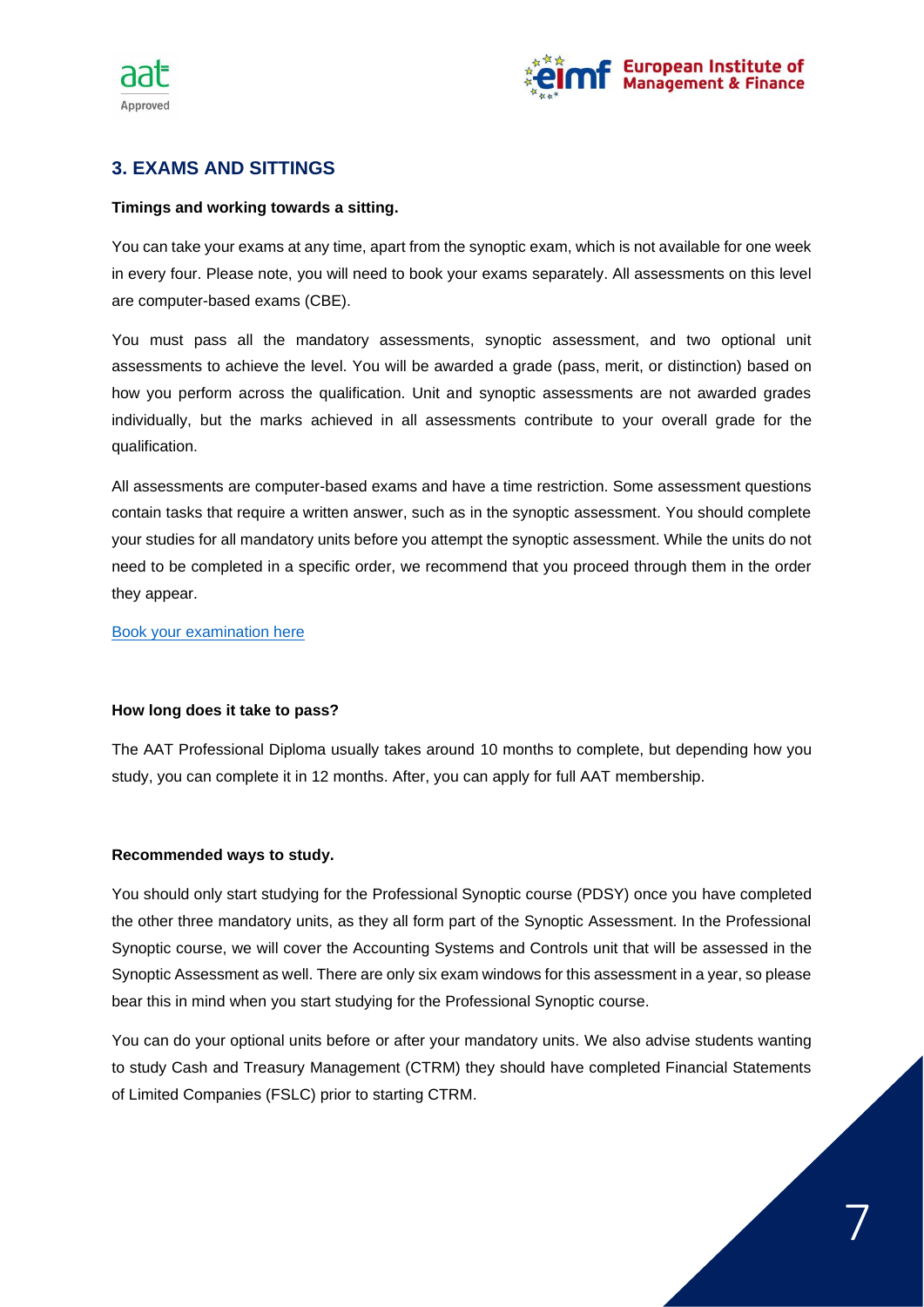



# <span id="page-8-0"></span>**4. STUDY MATERIALS**

#### **Study materials**

The following materials are included in each course:

#### *Study text*

A textbook covering the full subject syllabus with worked examples and activities.

#### *Pocket notes*

Our AAT pocket notes are pocket-sized, brief revision notes that highlight and prioritise the essential topics you need to understand to pass your AAT exams.

#### *Exam kit*

The exam kit gives you plenty of exam style questions and answers to test your knowledge and practice.

#### *Learning and assessment plan / study programme*

Outlines the course structure.

#### *Online syllabus coverage*

Covers key topics for Distance Learning and full coverage for other methods.

#### *Integrated workbook (Online self – paced, Classroom, Live Online)*

The integrated workbook helps you work through the syllabus, with room to write your notes. It helps you keep everything in one place to make it easy to study and revise from.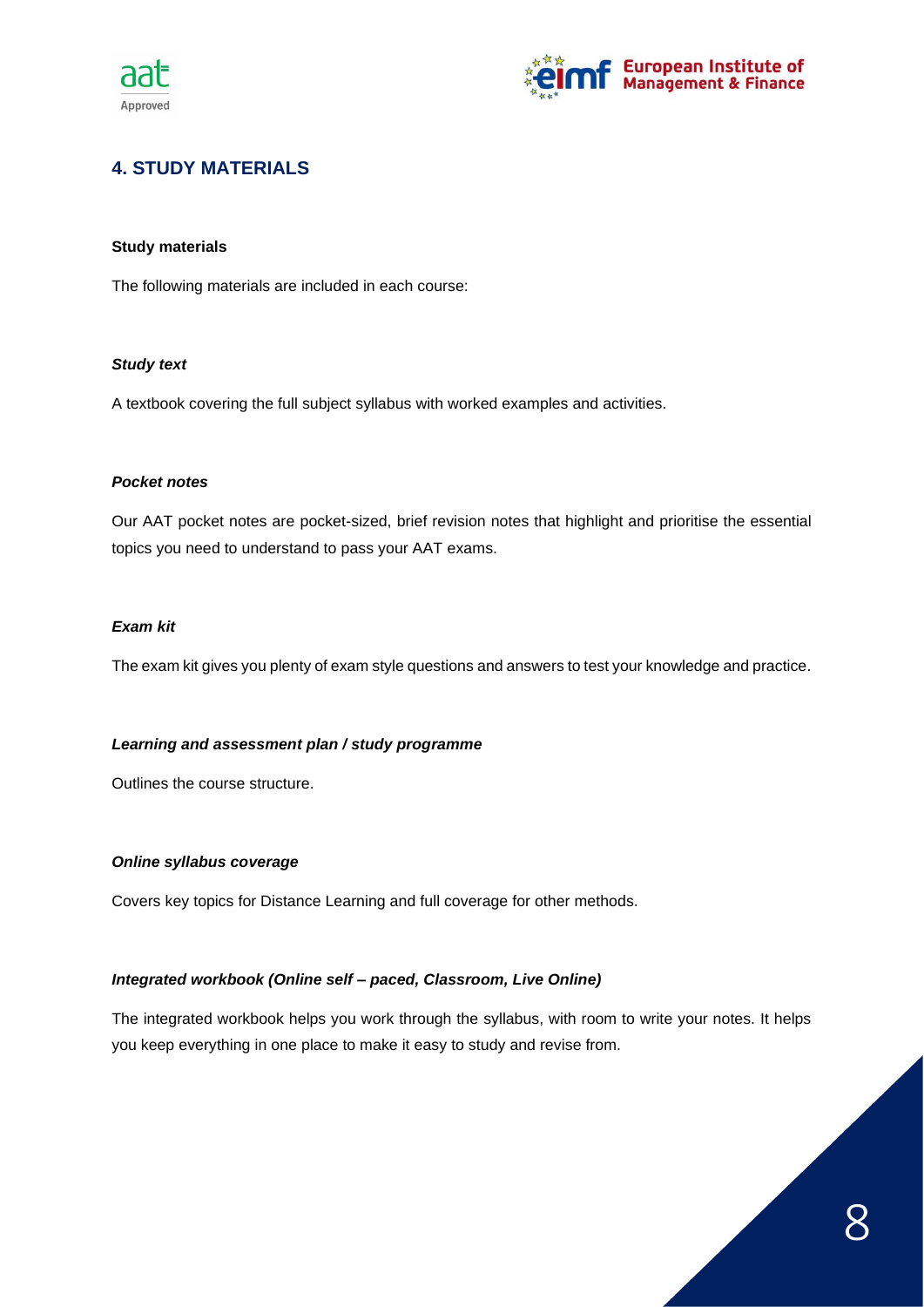



# <span id="page-9-0"></span>**5. TUTOR SUPPORT**

We will support you every step of the way throughout your AAT learning experience with us. You can contact a tutor and get the help you need quickly and easily.

Provided by our Academic Support team (our dedicated team of expert tutors):

- Live chat (instant response via online messenger system)
- Email (we will get back to you within 1 working day)
- Discussion forum (we will get back to you within 1 working day)
- Request a call back so you can speak to a tutor (we will arrange a call with you within 1 day).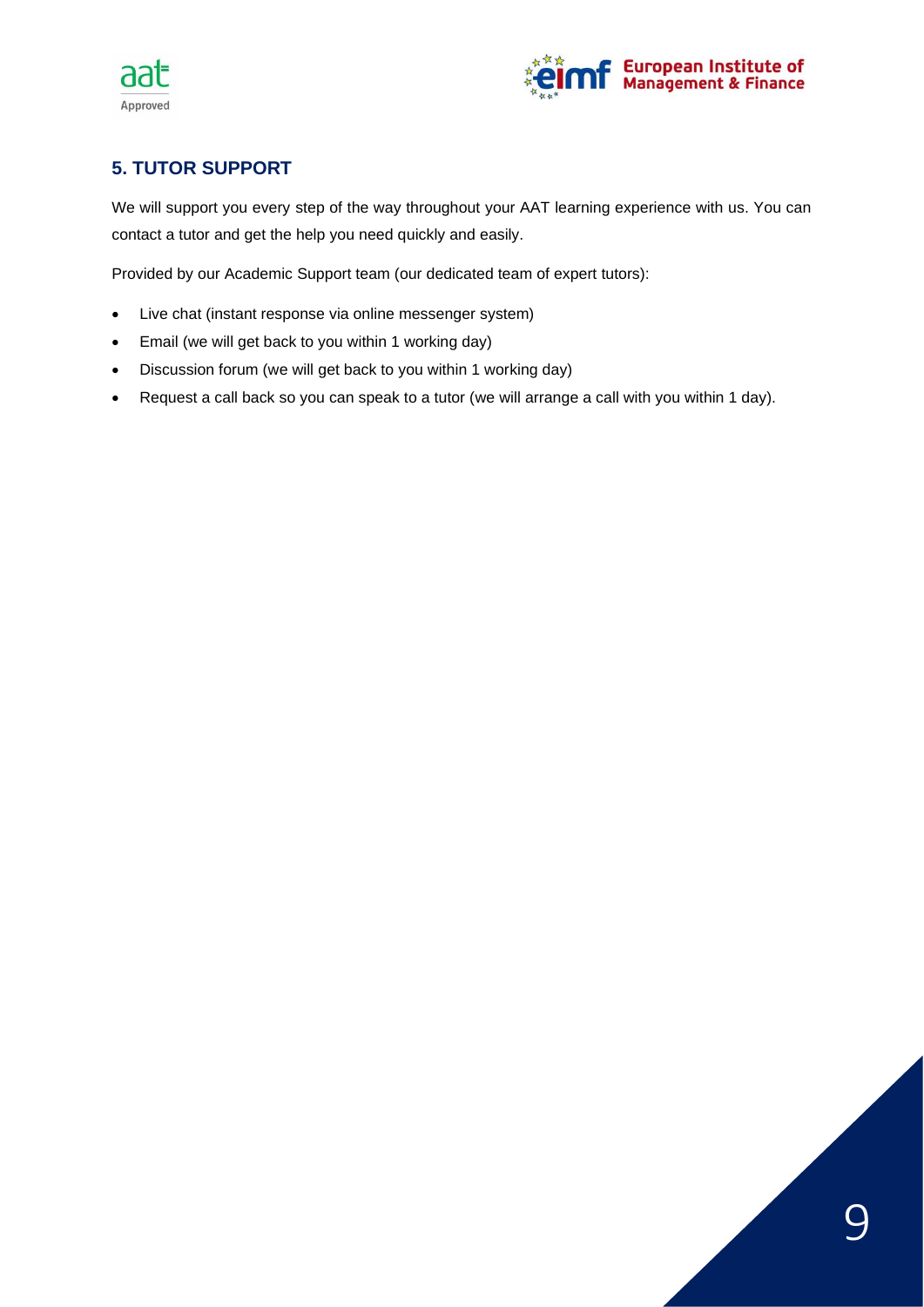



# <span id="page-10-0"></span>**6. TESTING AND MOCKS**

We have a wealth of materials to help you revise for and pass your exams. All study options come with the following:

#### **Knowledge checks**

As you go along, knowledge checks help assess your understanding of a topic before you move onto the next one.

#### **Progress tests**

These are short tests based on key topics to get you ready for sitting the mock exams.

#### **Mock exam**

Practice your exam technique with mock exams with the look and the feel of the real exam, so you can continually check your progress.